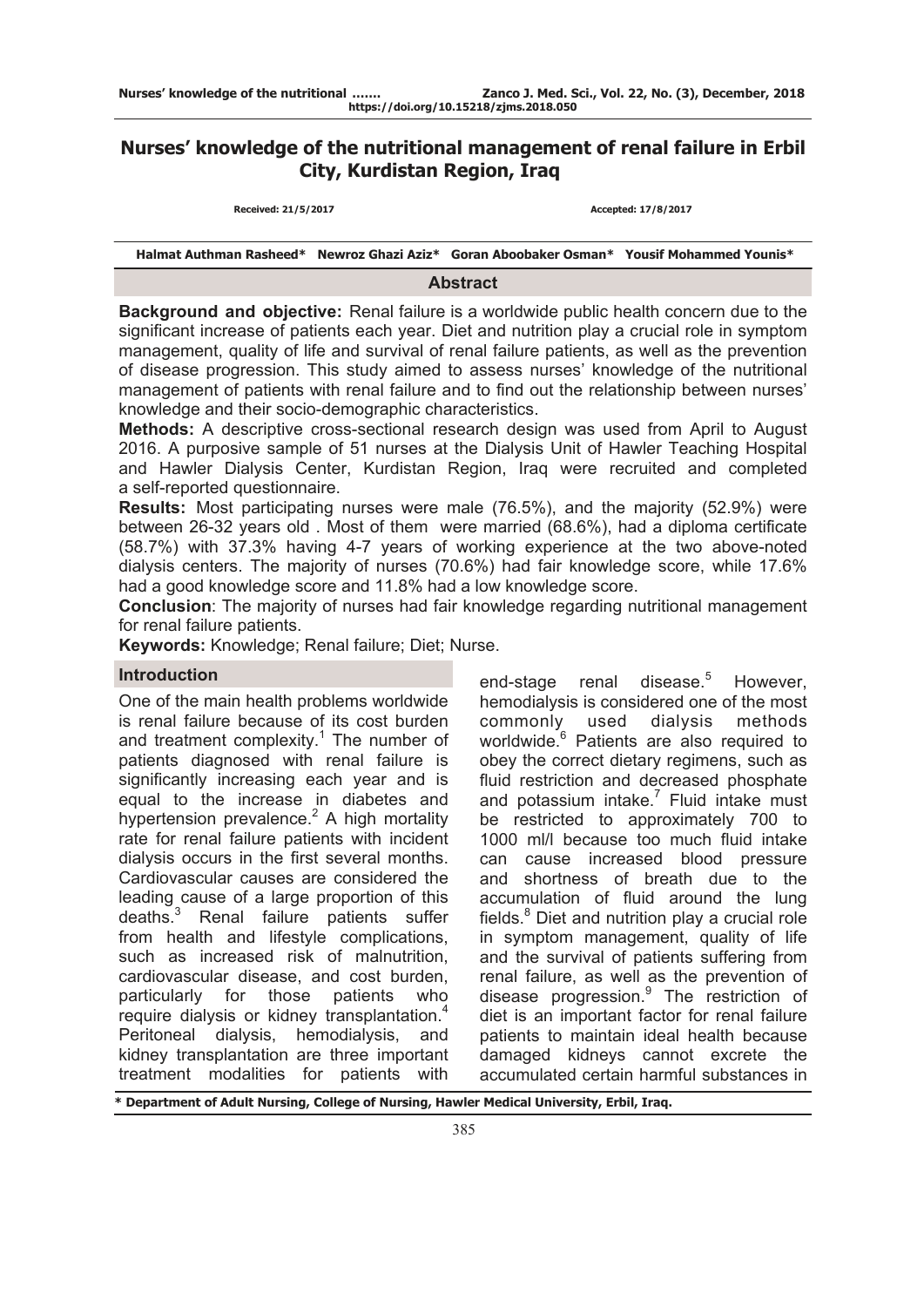the body, which are contained in some drinks and foods. Therefore, harmful substances that are present in foods and drinks must be regulated and controlled.<sup>10</sup> Hemodialysis patients have a better prognosis with fluid restriction and  $\det$  control.<sup>11</sup> Many studies confirmed diet-induced malnutrition in renal failure patients, called protein-energy malnutrition, which is related to low protein and energy intake.<sup>12,13</sup> Developing a nutritional imbalance is considered a major issue in renal failure patients, and it becomes more serious with disease progression due to the insufficient intake of nutrients.<sup>14</sup> Renal failure patients should be instructed to avoid foods with a high amount of potassium, such as beans, chocolate, nuts, coffee, banana, dried fruits, and ice cream.15 Furthermore, foods that are high in sodium should be avoided, including processed cheese, canned foods, soups, olives, snacks, and prepared foods*.* Renal failure patients with maintenance dialysis require a variety of supplementation. Vitamin D is recommended. A group of vitamin B-complex and vitamin C are required because many of these vitamins are lost during prolonged cooking methods. Folic acid and iron are usually prescribed to increase their levels in the blood, which is low during continuous hemodialysis.<sup>16-18</sup> High molecular proteins and supplementations, such as vitamin A, is not recommended because the dialyzer machine cannot dialyze it.19 Nurses have a crucial role in educating patients with renal failure to cope with their condition and also advise them on the most effective management methods for diet and fluid restrictions.<sup>20,21</sup> Because there is limited data on dialysis nurses' knowledge at Erbil City Kurdistan region, Iraq, this study assessed nurses' knowledge of the nutritional management of renal failure and to find out the relationship between nurses' knowledge and their socio-demographic characteristics.

#### **Methods**

This descriptive cross-sectional study design aimed to assess nurses' knowledge of the nutritional management of patients with renal failure. This study was conducted at the Dialysis Unit of Hawler Teaching Hospital and Hawler Dialysis Center, Kurdistan Region, Iraq. A sample of 51 nurses was obtained as follows: all nurses at the Dialysis Unit of Hawler Teaching Hospital (40 nurses) and Hawler Dialysis Center (11 nurses) were recruited except rotating nurses, as they have less than three months of experience in this work area. This study was approved by the Scientific and Ethical Committee at the College of Nursing, Hawler Medical University. Before data collection, permission was obtained from the director of administration of both dialysis centers. After explaining the aim of the study, written informed consent was obtained from each participating nurse. They were also assured that their information will be kept confidential using codes instead of their personal information. In the current study, after reviewing the related literature, a self-reported questionnaire was constructed based on a questioner that was developed by Munuo et al.<sup>27</sup> with a few modifications to collect necessary data, which consisted of two parts. The first part was about the socio-demographic characteristics of nurses who work in dialysis units, such as sex, age, marital status, professional qualifications and working experience per year in a dialysis unit. The second part concerned with nurses' knowledge regarding diet and sources of nutrients. It consists of 14 questions related to nurses' knowledge regarding diet and sources of nutrients, with six multiple-choice questions and eight short answer questions. The questionnaire was extensively reviewed by the scientific committee at the college of nursing for its validity and relevancy. The nurses' responses to each question were scored and tabulated. A key answer sheet was used to evaluate nurses' answers. Nurses'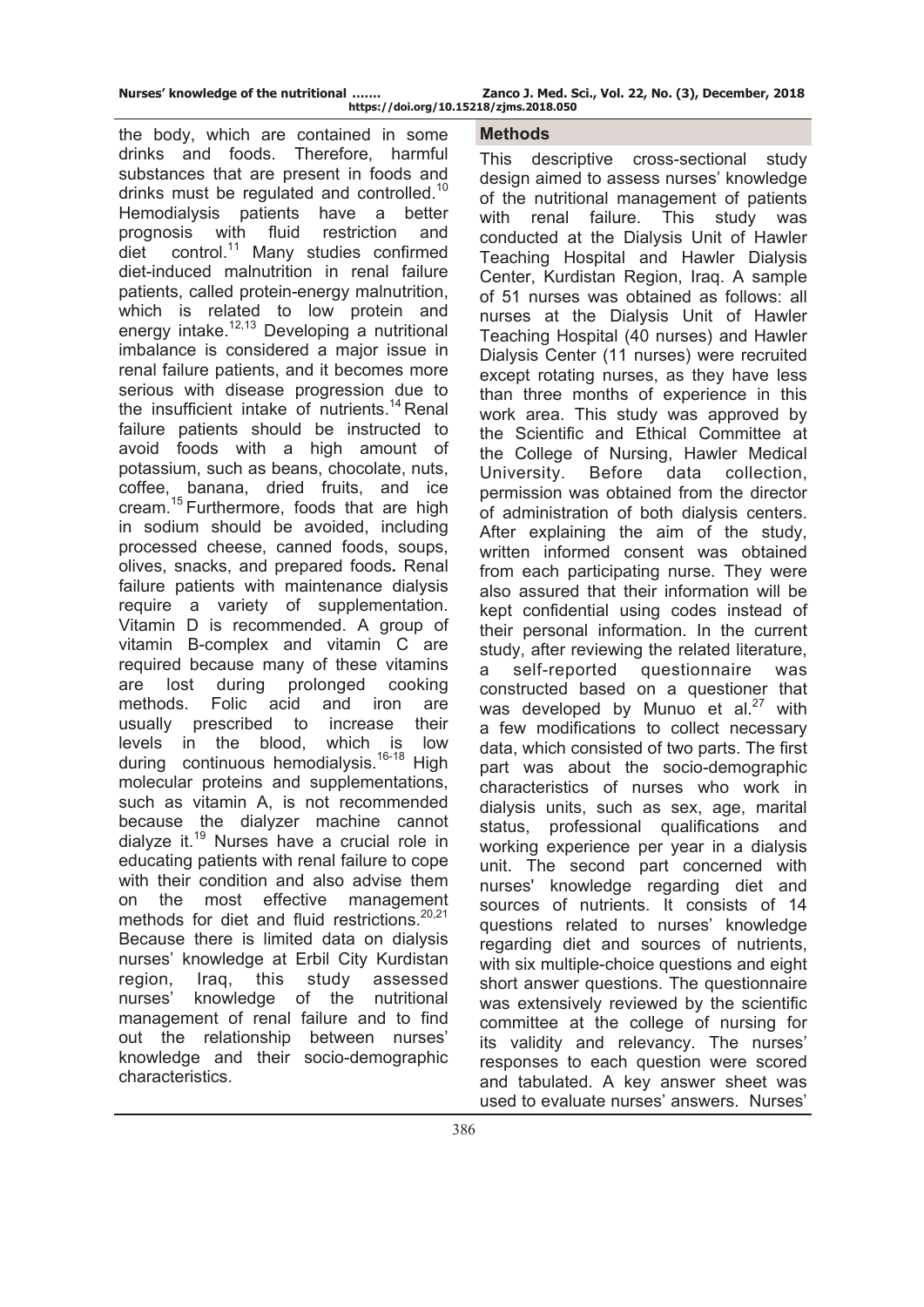knowledge of the nutritional management of renal failure was scored as follows: one point for every correct multiple-choice answer, whereas zero was given for wrong multiple-choice answers. Two points were awarded for complete, correct short answers, one point for incomplete, correct short answers and zero for wrong short answer questions. The total questions related to nurses' knowledge was 14. The six multiple-choice questions were scored six for correct answers, and the eight short answer questions were scored 16 for complete, correct answers. The range of nurses' total knowledge scores was zero to 22. This was classified into the following three categories: poor knowledge with a total score of 0 to 7, fair knowledge ranging from 8 to 15 grades and good knowledge ranging from 16 to 22 grades. Data were entered and analyzed using the statistical package for the social sciences (version 23.0).

Descriptive statistics were performed to the socio-demographic characteristics information of the participating nurses. Chi-square test was used to test the relationship between nurses' sociodemographic characteristics and their level of knowledge of the nutritional management of renal failure. A *P* value was considered significant when it was less than 0.05 and highly significant when it was equal to or less than 0.01.

### **Results**

According to the nurse's sociodemographic characteristics shown in Table 1, most of the nurses were male (76.5%), and 23.5% were female. Concerning their age, 52.9% of nurses were aged between 26 to 32 years, and 21.6% were aged between 40 to 46 years. However, only 13.7% and 11.8% were aged between 33 to 39 and 47 to 53 years, respectively.

|  |  |  | <b>Table 1:</b> Nurses' distribution according to their socio-demographic characteristics. |
|--|--|--|--------------------------------------------------------------------------------------------|
|  |  |  |                                                                                            |

| <b>Characteristics</b>      | <b>Frequency</b><br>$(N=51)$ | Percentage<br>$(\%)$ |
|-----------------------------|------------------------------|----------------------|
| Sex                         |                              |                      |
| Male                        | 39                           | 76.5                 |
| Female                      | 12                           | 23.5                 |
| Age group                   |                              |                      |
| 26-32                       | 27                           | 52.9                 |
| 33-39                       | $\overline{7}$               | 13.7                 |
| 40-46                       | 11                           | 21.6                 |
| 47-53                       | 6                            | 11.8                 |
| Marital status              |                              |                      |
| Single                      | 16                           | 31.4                 |
| Married                     | 35                           | 68.6                 |
| Professional qualifications |                              |                      |
| <b>Trained nurse</b>        | 1                            | $\overline{2}$       |
| High school                 | $6\phantom{1}6$              | 11.8                 |
| Diploma                     | 30                           | 58.7                 |
| Bachelor degree             | 14                           | 27.5                 |
| Working experience /year    |                              |                      |
| $1 - 3$                     | 16                           | 31.3                 |
| $4 - 7$                     | 19                           | 37.3                 |
| $8 - 11$                    | $\,8\,$                      | 15.7                 |
| $12 - 14$                   | 8                            | 15.7                 |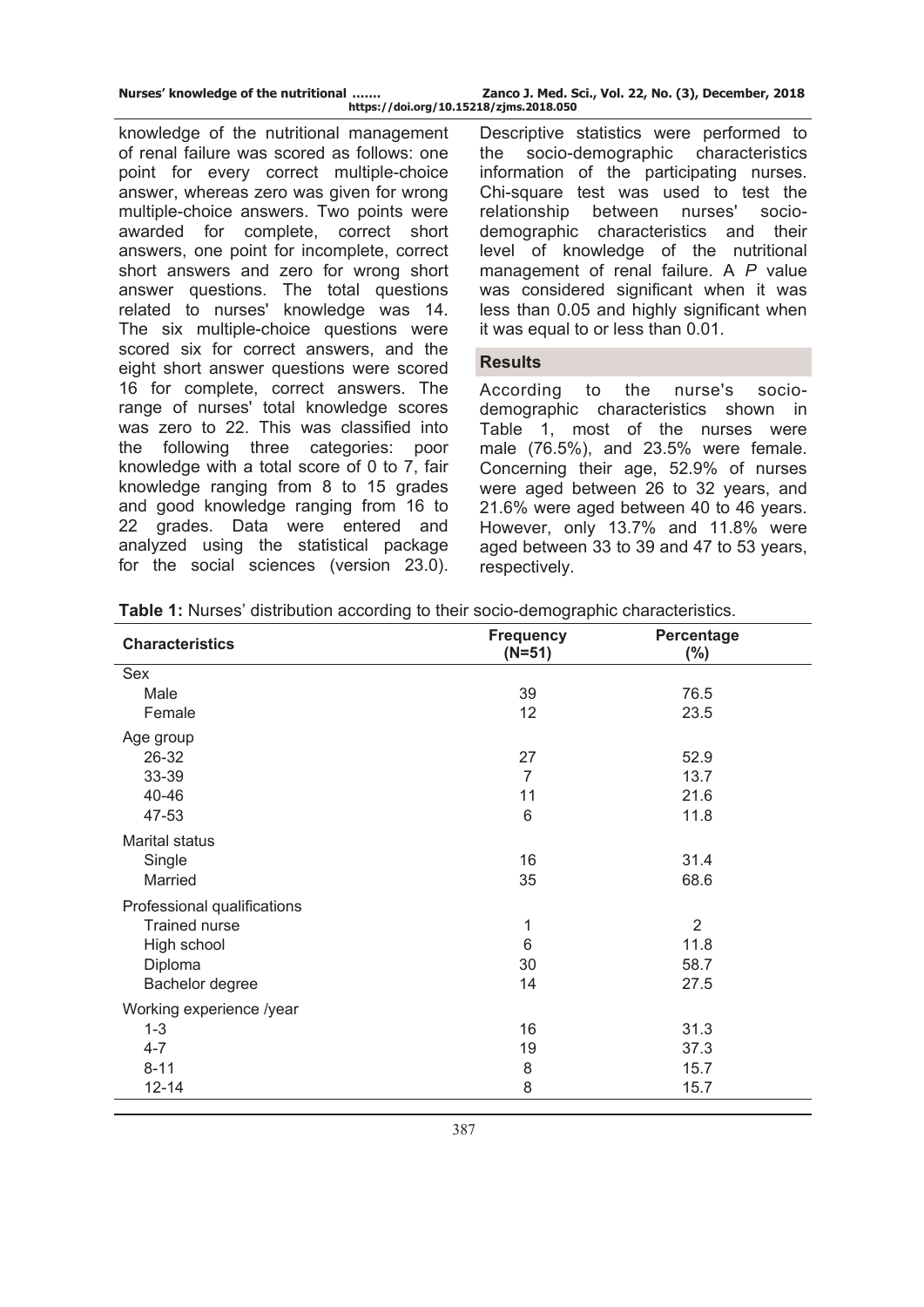| Nurses' knowledge of the nutritional |  |  |
|--------------------------------------|--|--|
|                                      |  |  |

The highest percentage (68.6%) of nurses were married, and 31.4% were single. Furthermore, for the respondents' educational background or professional qualifications, the greatest number (58.7%) had a diploma certificate, whereas there was only one (2%) trained nurse among the participants. In addition, 27.5% and 11.8% graduated from the college of nursing and high school nursing, respectively. A total of 37.3% of nurses have four to seven years of experience, and 31.3% have one to three years of experience. By contrast, the same proportion (15.7%) of nurses have 8-11

years and 12-14 years of experience in the dialysis center. Most nurses shown in the Table 2 were best able to address diet-related risk factors for renal failure (90.2%), rich food source of potassium (86.3%), function of carbohydrate (58.8%) and high biological value protein foods (56.9%). However, more than half of participating nurses were unfamiliar with the following questions: if a large dose of some vitamins is frequently taken, may accumulate to a dangerous level in the body (45.1%) and vitamin, which is not a required supplement for renal failure patients (49%).

**Table 2:** Percent distribution of nurses' responses related to nutrition knowledge and sources of nutrients.

| <b>Nutrition knowledge</b>                                                                                | <b>Frequency</b><br>$(N=51)$ | Percentage<br>$(\% )$ |
|-----------------------------------------------------------------------------------------------------------|------------------------------|-----------------------|
| Function of carbohydrate                                                                                  |                              |                       |
| Correct                                                                                                   | 30                           | 58.8                  |
| Incorrect                                                                                                 | 21                           | 41.2                  |
| High biological value protein foods                                                                       |                              |                       |
| Correct                                                                                                   | 29                           | 56.9                  |
| Incorrect                                                                                                 | 22                           | 43.1                  |
| Vitamin which is not a required supplement for dialysis<br>patients                                       |                              |                       |
| Correct                                                                                                   | 25                           | 49                    |
| Incorrect                                                                                                 | 26                           | 51                    |
| If a large dose of some vitamins are frequently taken, may<br>accumulate to a dangerous level in the body |                              |                       |
| Correct                                                                                                   | 23                           | 45.1                  |
| Incorrect                                                                                                 | 28                           | 54.9                  |
| Diet-related risk factors for renal failure patients                                                      |                              |                       |
| Correct                                                                                                   | 46                           | 90.2                  |
| Incorrect                                                                                                 | 5                            | 9.8                   |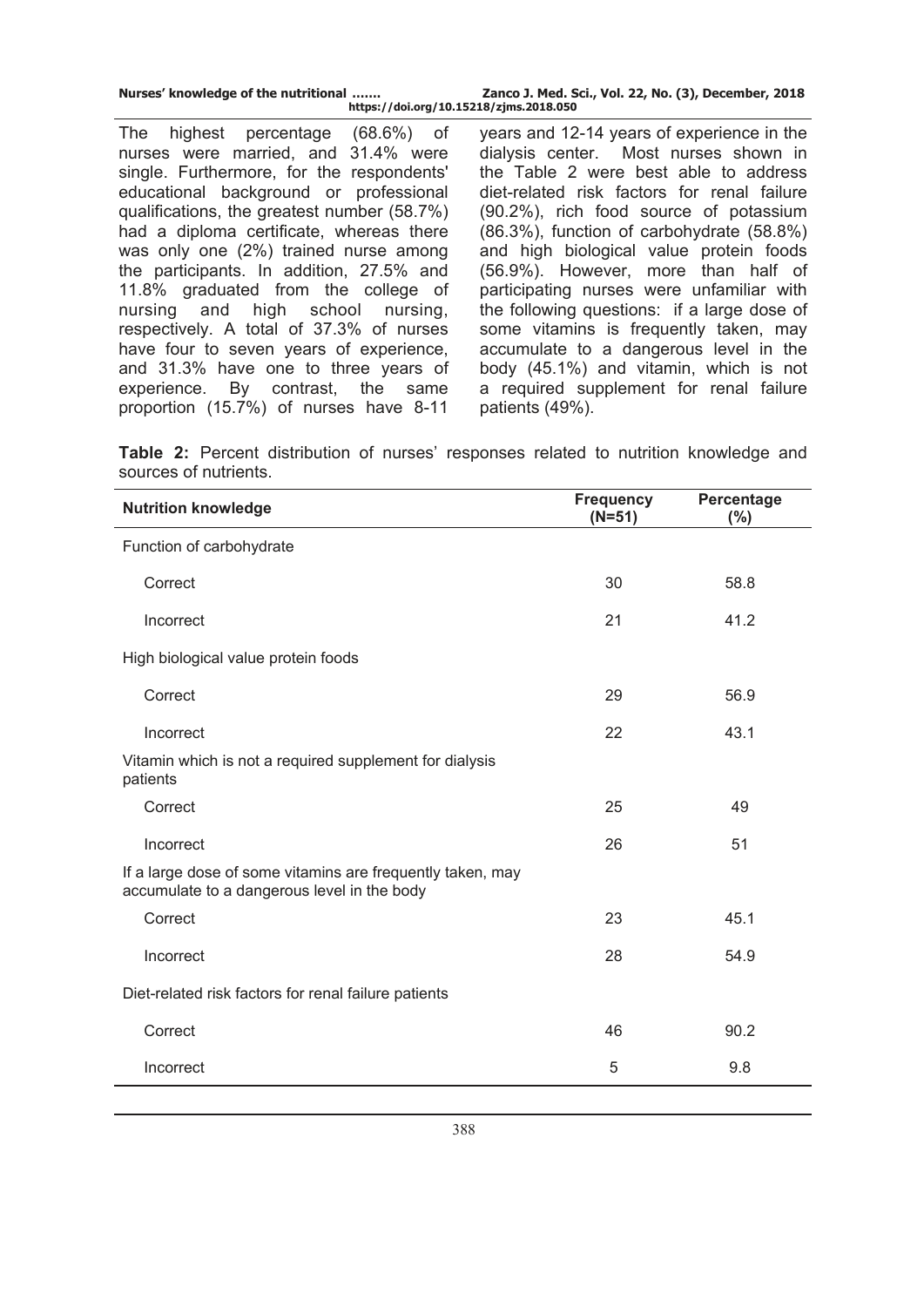| Nurses' knowledge of the nutritional<br>https://doi.org/10.15218/zjms.2018.050                                                                                                                                                                                                                                                                        | Zanco J. Med. Sci., Vol. 22, No. (3), December, 2018                                                                                                                                                                                                                                                                                                 |
|-------------------------------------------------------------------------------------------------------------------------------------------------------------------------------------------------------------------------------------------------------------------------------------------------------------------------------------------------------|------------------------------------------------------------------------------------------------------------------------------------------------------------------------------------------------------------------------------------------------------------------------------------------------------------------------------------------------------|
| As shown in the Table 3, the best<br>response was obtained for questions of<br>recommendation to increase the intake<br>of carbohydrate (84.3%) and fluid<br>restriction for renal failure patients (51%).<br>However, only (17.6%) correctly answered<br>functions of the protein. Aims of nutritional<br>management and the restriction of minerals | respectively). Furthermore, more than<br>three-quarters of respondents were unable<br>to explain sodium-rich foods that should be<br>avoided by renal failure patients and<br>recommendations of proteins with high<br>biological value to renal failure patients.<br>Less than half of participating nurses<br>(39.2%) clearly addressed signs of a |
| were poorly answered (19.6% and 9.8%,                                                                                                                                                                                                                                                                                                                 | patient with fluid excess.                                                                                                                                                                                                                                                                                                                           |

**Table 3:** Proportion of nurses who provided correct answers on nutritional management of renal failure

| <b>Questions</b>                                                                           | Correct answer No.(%)<br>$N = (51)$ |
|--------------------------------------------------------------------------------------------|-------------------------------------|
| Aims of nutritional management of renal failure patients                                   | 10(19.6)                            |
| Signs of a patient with fluid excess                                                       | 20(39.2)                            |
| Functions of protein                                                                       | 9(17.6)                             |
| Rich sodium foods that should be avoided by renal failure<br>patients                      | 6(11.8)                             |
| Aims of the recommendation of high biological value protein for<br>renal failure patients? | 6(11.8)                             |
| Aims of fluids restriction for renal failure patients?                                     | 26(51)                              |
| Aims of recommendation to increase carbohydrate intake for<br>renal failure                | 43(84.3)                            |
| Aims of restriction of minerals for renal failure patients?                                | 5(9.8)                              |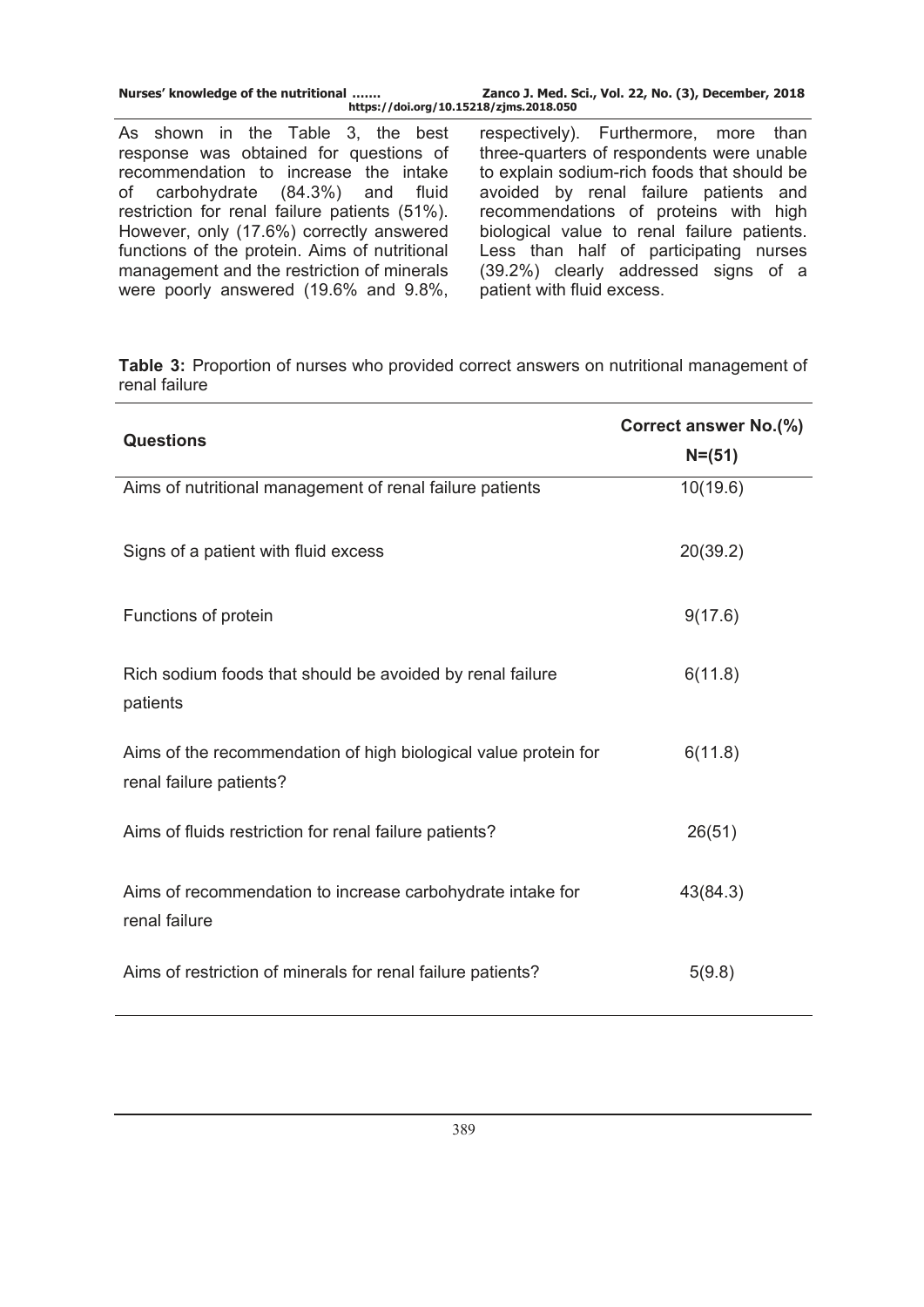| Nurses' knowledge of the nutritional<br>https://doi.org/10.15218/zjms.2018.050 | Zanco J. Med. Sci., Vol. 22, No. (3), December, 2018 |
|--------------------------------------------------------------------------------|------------------------------------------------------|
| Table 4 shows the relationship between                                         | to 39 and 40 to 46 with 12-13                        |
| nurses' socio-demographic characteristics                                      | years of working experience in dialysis              |
| and their knowledge level. No significant                                      | center. Differences were found among                 |
| differences were observed among nurses'                                        | professional qualifications, which indicates         |
| sex, age group, and working experience.                                        | that a high level of education is significantly      |
| Female nurses had higher knowledge                                             | associated with high nutrition knowledge             |
| $(33.3\%)$ than male nurses $(12.8\%)$ , and                                   | score with a P<0.05. Nurses' who had                 |
| nurses who were aged between 26 to                                             | a bachelor's degree had a higher                     |
| 32 with one to three years of experience                                       | knowledge score than trained nurses, high            |
| in dialysis center had the higher                                              | school nurses and those who had                      |

**Table 4:** The relationship between nurses' socio-demographic-characteristics and nutrition knowledge levels.

a diploma.

knowledge than those aged between 33

| <b>Variable</b>                    | Poor<br>knowledge<br>No.(%) | Fair<br>knowledge<br>No.(%) | Good<br>knowledge<br>No.(%) | $x^2$ | P value |
|------------------------------------|-----------------------------|-----------------------------|-----------------------------|-------|---------|
| <b>Sex</b>                         |                             |                             |                             |       |         |
| Male                               | 5(12.8)                     | 29(74.4)                    | 5(12.8)                     | 2.41  | 0.300   |
| Female                             | 1(8.3)                      | 7(58.4)                     | 4(33.3)                     |       |         |
| Age group                          |                             |                             |                             |       |         |
| 26-32                              | 1(3.7)                      | 19(70.4)                    | 7(25.9)                     | 12.2  | 0.060   |
| 33-39                              | 2(28.6)                     | 5(71.4)                     | 0(0.0)                      |       |         |
| 40-46                              | 2(18.2)                     | 9(81.8)                     | 0(0.0)                      |       |         |
| 47-53                              | 1(16.7)                     | 3(50.0)                     | 2(33.3)                     |       |         |
| <b>Professional qualifications</b> |                             |                             |                             |       |         |
| <b>Trained nurse</b>               | 1(100.0)                    | 0(0.0)                      | 0(0.0)                      | 17.2  | 0.009   |
| High school                        | 1(16.7)                     | 4(66.7)                     | 1(16.7)                     |       |         |
| Diploma                            | 4(13.3)                     | 24(80.0)                    | 2(6.7)                      |       |         |
| Bachelor degree                    | 0(0.0)                      | 8(57.1)                     | 6(42.9)                     |       |         |
| Working experience/year            |                             |                             |                             |       |         |
| $1 - 3$                            | 2(12.5)                     | 8(50.0)                     | 6(37.5)                     | 34.3  | 0.08    |
| $4 - 7$                            | 2(10.5)                     | 16(84.2)                    | 1(5.3)                      |       |         |
| $8 - 11$                           | 0(0.0)                      | 8(100.0)                    | 0(0.0)                      |       |         |
| $12 - 14$                          | 2(25.0)                     | 4(50.0)                     | 2(25.0)                     |       |         |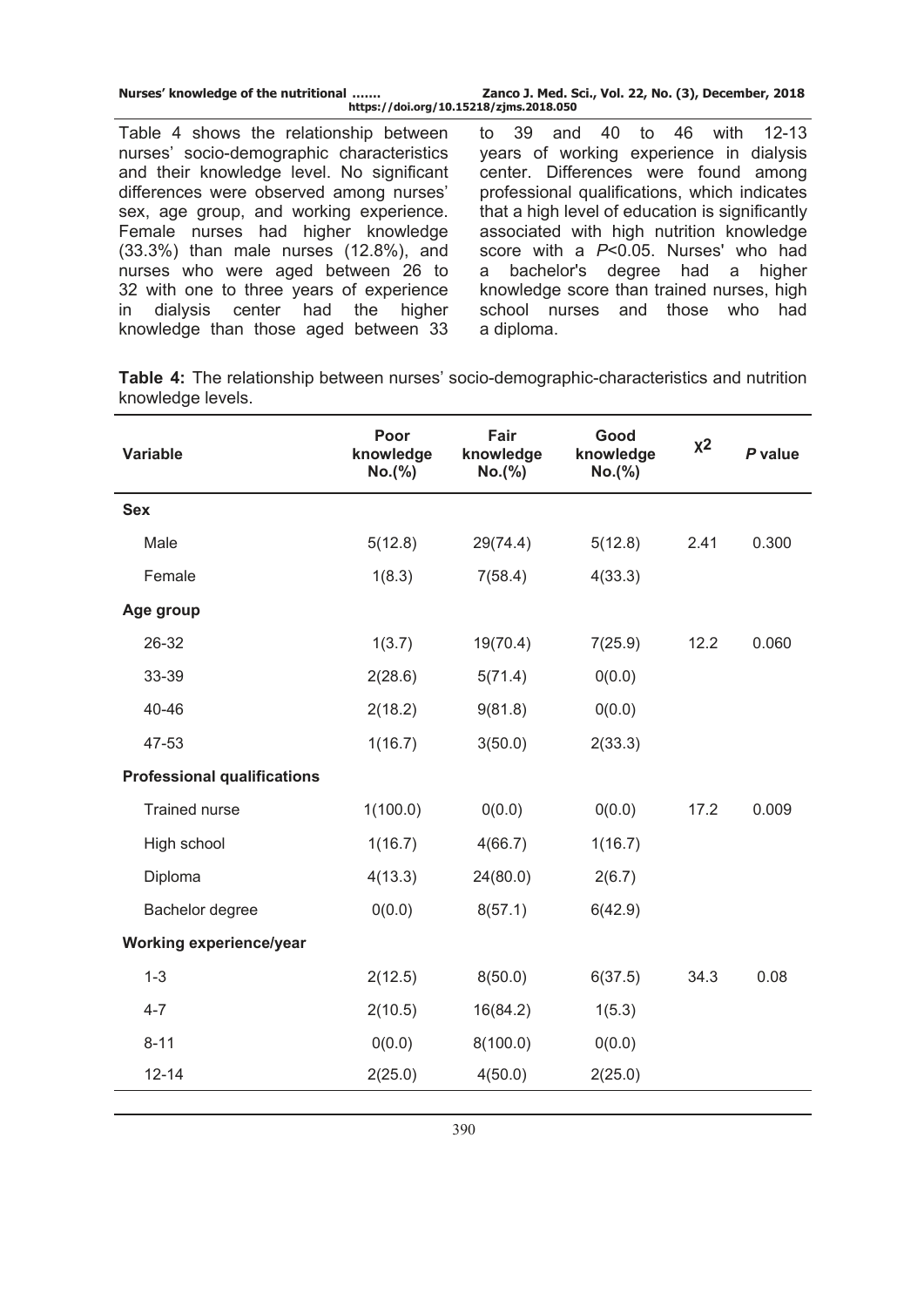#### **Discussion**

Renal failure is a worldwide public health concern characterized by glomerular infiltration, total loss of kidney function and cardiovascular disease risks.<sup>1,22</sup> Nutritional assessment and therapies are well-defined as an important approach for renal failure patients.<sup>23</sup> Nurses and other health care professionals who work in renal units and have direct interaction with ESRD patients have a greater responsibility to inform and provide instructions to patients who are at risk of renal failure regarding proper and practical dietary therapies.<sup>24</sup> However, the ability of nurses and other healthcare providers to provide scientific and appropriate dietary plans to those patients who are in need is limited.<sup>25</sup> Appropriate treatment is not delivered when unqualified healthcare providers work in dialysis centers with no experience with renal failure patients.<sup>26</sup> The present study assessed nurses' knowledge regarding nutritional management of renal failure patients at Hawler City, Kurdistan region, Iraq. Nurses who work in renal units with a good or moderate knowledge level play an important role in patient education. $27 \text{ln}$ our study, the overall nurses' knowledge related to the nutritional management of renal failure was fair. The majority of nurses (70.6%) had fair knowledge score and (17.6%) had a good knowledge score. However, only 11.8% had a low knowledge score. The mean score of nutrition knowledge for 51 dialysis nurses was 2.06 ± 0.54. Most nurses were best able to address diet-related risk factors, food sources rich in potassium and foods with high biological value for protein. However, less than half of nurses were unable to recognize vitamins, which may accumulate to a dangerous level in the body if large doses are frequently taken.<sup>28</sup> In the present study, no significant differences were found between nurses' working experience and their level of knowledge. Instead, nurses who had fewer years of experience had a higher knowledge score. The study performed by Munuo et al.<sup>27</sup> recognized

that the knowledge level is not related to the increase in working experience. Similar results were found in another evaluation study, which was conducted among licensed nurses working at a nursing home in the United States. $3$  The results of the present study were consistent with Yalcin et al.,<sup>29</sup> who explained that practical experience in specific fields without some related nutrition education programs does not increase nurses' knowledge level of nutritional intervention. In the present study, the highly significant difference was found between nurses' professional qualifications and their knowledge level regarding nutritional management, with a *P* <0.005. Nurses with a bachelor's degree were more knowledgeable than those with a diploma certificate, high school nurses and trained nurses. This could be because nurses who studied for four years at a college of nursing have gained more knowledge than those who studied for two years. Furthermore, the nutrition knowledge score was higher among nurses aged between 26-32 and 47-53 years compared to those aged between 33-39 and 40-49 years, but this was not statistically significant. This study is paralleled with that reported by Crogan and Evans $^{28}$  who noted a significant relationship between participants' educational background and their knowledge level. They also found no statistical significance between the age group and knowledge score.

# **Conclusion**

The nutrition knowledge score was fair among dialysis nurses. Nurses with a bachelor's degree were more knowledgeable than trained nurses, high school nurses and nurses with diplomas. An education program of the nutritional management of renal failure is recommended for nurses who are in direct contact with renal failure patients to ensure that they give accurate and updated information to the patients.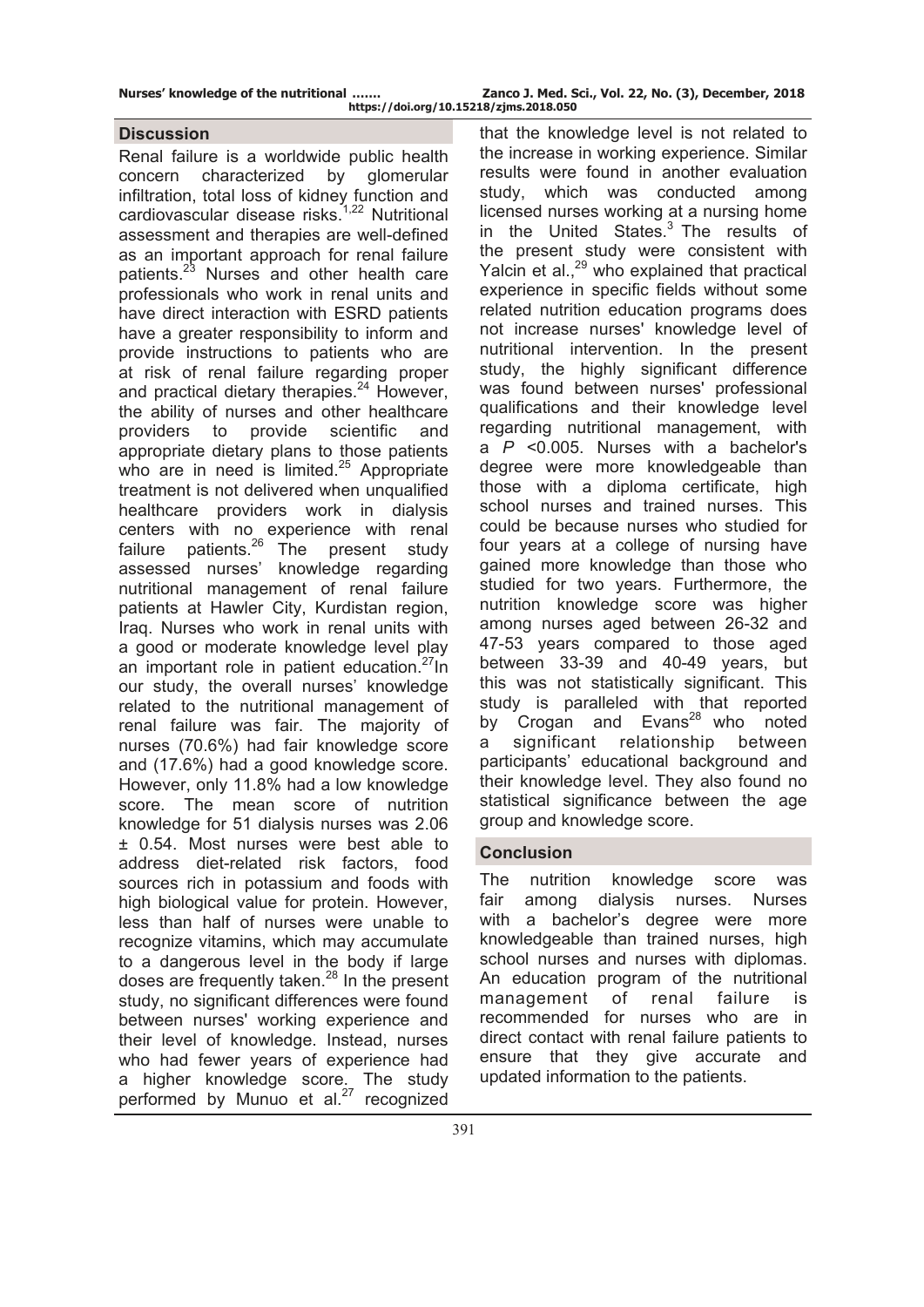**Nurses' knowledge of the nutritional ……. Zanco J. Med. Sci., Vol. 22, No. (3), December, 2018 https://doi.org/10.15218/zjms.2018.050**

#### **Competing interests**

The authors declare that they have no competing interests.

#### **References**

- 1. Cristóvão AF. Fluid and dietary restriction's efficacy on chronic kidney disease patients in hemodialysis. Revista Brasileira de Enfermagem 2015; 68(6):1154–62.
- 2. Montazeri RS, Sharifi N. Evaluation of Nutritional Knowledge in Terms of Dietary Sources of Protein, Phosphorous, Potassium and Fluids Restriction in Hemodialysis Patients. Jentashapir J Health Res 2014: 5(4);e21878.
- 3. St Peter WL, Sozio SM, Shafi T, Ephraim PL, Luly J, McDermott A, et al. Patterns in blood pressure medication use in US incident dialysis patients over the first 6 months. BMC Nephrology 2013; 14(1):1.
- 4. Ash S, Campbell KL, Bogard J, Millichamp A. Nutrition prescription to achieve positive outcomes in chronic kidney disease: a systematic review. Nutr 2014; 6(1):416–51.
- 5. Grassmann A, Gioberge S, Moeller S, Brown G. ESRD patients in 2004: Global overview of patient numbers, treatment modalities and associated trends. Nephrol Dial Transplant 2005; 20(12):2587–93.
- 6. Cho JH, Hwang JY, Lee SE, Jang SP, Kim WY. Nutritional status and the role of diabetes mellitus in hemodialysis patients. Nutr Res Pract 2008; 2(4):301–7.
- 7. Kim H, Lim H, Choue R. A better diet quality is attributable to adequate energy intake in hemodialysis patients. Clin Nutr Res 2015; 4(1):46–55.
- 8. Fincham D, Kagee A, Moosa M. Dietary and fluid adherence among haemodialysis patients attending public sector hospitals in the Western Cape. South Afr J Clin Nutr 2008; 21(2):7–12.
- 9. Moore H, Reams SM, Wiesen K, Nolph KD, Khanna R, Laothong C. National Kidney Foundation Council on Renal Nutrition survey: Past-present clinical practices and future strategic planning. J Ren Nutr 2003; 13(3):233– 40.
- 10. Jawadagi MS. "a study to assess the knowledge and practices of dietary regulations in chronic renal failure patients undergoing hemodialysis at K. L. E'S hospital and MRC, Belgaum". Ph. D thesis. Rajiv Gandhi University of Health Sciences; 2005.
- 11. Kovesdy CP, Kopple JD, Kalantar-Zadeh K. Management of protein-energy wasting in non-dialysis-dependent chronic kidney disease: reconciling low protein intake with nutritional therapy. Am J Clin Nutr 2013; 97(6)1163–77.
- 12. Port FK, Ashby VB, Dhingra RK, Roys EC, Wolfe RA. Dialysis dose and body mass index are strongly associated with survival in hemodialysis

patients. J Am Soc Nephrol 2002; 13(4):1061–6.

- 13. Steiber A, Leon JB, Secker D, McCarthy M, McCann L, Serra M, et al. Multicenter study of the validity and reliability of subjective global assessment in the hemodialysis population. J Ren Nutr 2007; 17(5):336–42.
- 14. Krenitsky J. Nutrition in renal failure: Myths and management. Pract Gastroenterol 2004; 28(9):40 –59.
- 15. Selamet U, Tighiouart H, Sarnak MJ, Beck G, Levey AS, Block G. Relationship of dietary phosphate intake with risk of end-stage renal disease and mortality in chronic kidney disease stages 3–5: The modification of diet in renal disease study. Kidney Int 2016; 89(1):176–84.
- 16. Fouque D, Roth H, Pelletier S, London GM, Hannedouche T, Jean G, et al. Control of mineral metabolism and bone disease in haemodialysis patients: which optimal targets? Nephrol Dial Transplant 2013; 28(2):360–7.
- 17. Goldsmith D, Massy Z, Brandenburg V. The uses and abuses of Vitamin D compounds in chronic kidney disease–mineral bone disease (CKD– MBD). Paper presented at the Seminars in Nephrology; 2014.
- 18. Park SH, Jia T, Qureshi AR, Bárány P, Heimburger O, Larsson TE, et al. Determinants and survival implications of low bone mineral density in end-stage renal disease patients. J Nephrol 2013; 26(3):485–94.
- 19. Moore LW. Implications for nutrition practice in the mineral-bone disorder of chronic kidney disease. Nutrition in Clinical Practice 2011; 26(4):391–400.
- 20. Boaz M, Rychani L, Barami K, Houri Z, Yosef R, Siag A, et al. Nurses and nutrition: A survey of knowledge and attitudes regarding nutrition assessment and care of hospitalized elderly patients. J Conti Educ Nurs 2013; 44(8):357–64.
- 21. Cupisti A, Ferretti V, D'Alessandro C, Petrone I, Di Giorgio A, Meola M, et al. Nutritional knowledge in hemodialysis patients and nurses: focus on phosphorus. J Ren Nutr 2012; 22(6):541–6.
- 22. Yamamoto S, Yancey PG, Ikizler TA, Jerome WG, Kaseda R, Cox B, et al. Dysfunctional high-density lipoprotein in patients on chronic hemodialysis. J Am Coll Cardiol 2012; 60(23):2372–9.
- 23. Raffaitin C, Lasseur C, Chauveau P, Barthe N, Gin H, Combe C, et al. Nutritional status in patients with diabetes and chronic kidney disease: a prospective study. Am J Clin Nutr 2007; 85(1):96–101.
- 24. Bjerrum M, Tewes M, Pedersen P. Nurses' self reported knowledge about and attitude to nutrition–before and after a training programme. Scand J Caring Sci 2012; 26(1):81–9.
- 25. DiMaria-Ghalili RA, Mirtallo JM, Tobin BW, Hark L, Van Horn L, Palmer CA. Challenges and opportunities for nutrition education and training